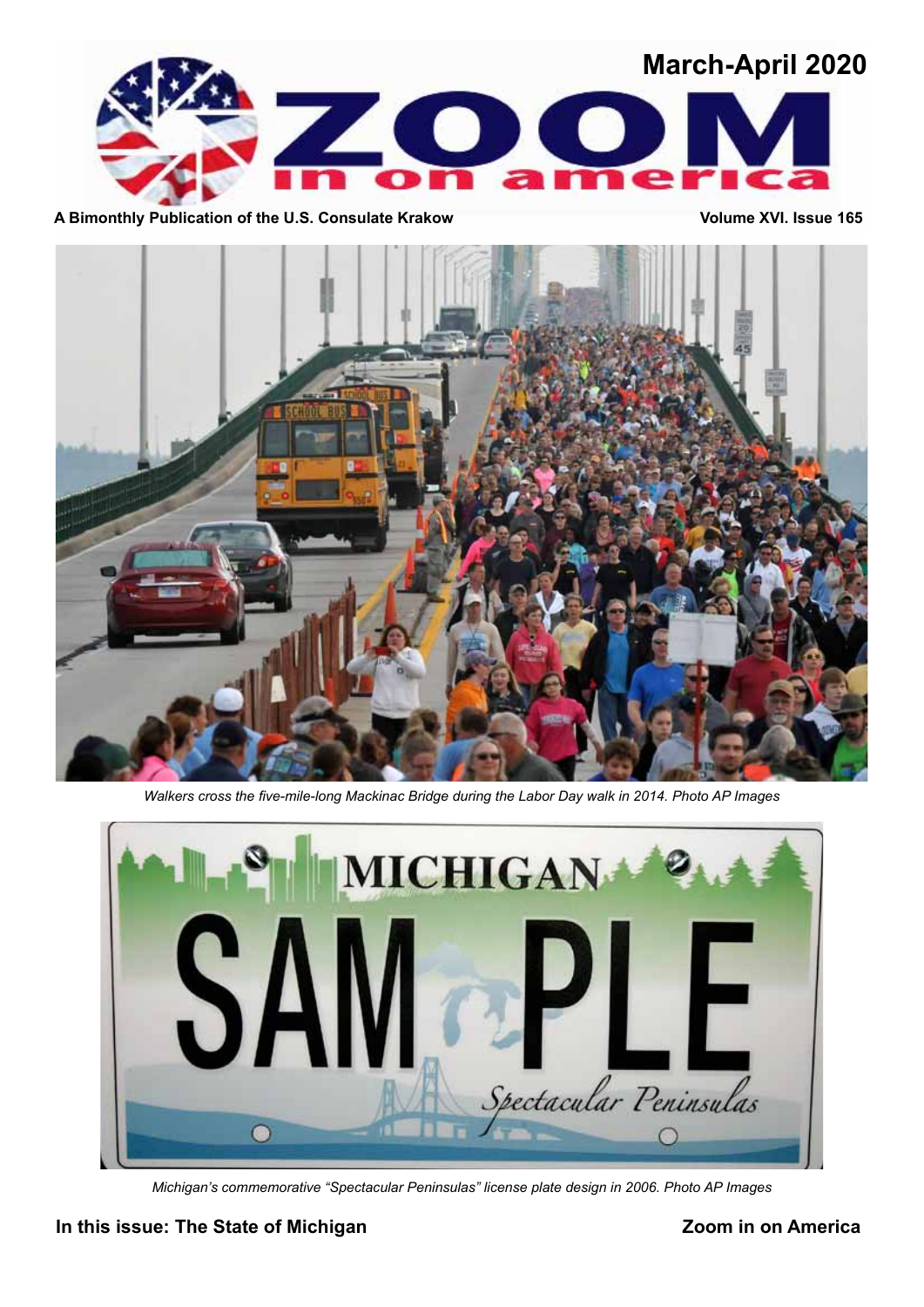## **History of Michigan**



The first inhabitants of Michigan were Native Americans, including the Fox, Sauk, Kickapoo, Menominee, Miami, Ojibwe, and Potawatomi tribes. The name "Michigan" comes from an Ojibwe word meaning "great water". Native Americans first came into contact with French missionaries and fur traders in the early 17th century. Friendly relations with Native Americans were vital for the survival of early settlers in Michigan, especially through the establishment of trade networks. It is estimated that between 15,000 - 60,000 Native Americans lived in the area of Michigan when the first Europeans settled there.

The first European to explore Michigan was a Frenchman named Étienne Brûlé in 1620. He was the first European explorer to journey beyond the St. Lawrence River. The first permanent European settlement in Michigan was founded in 1668 at Sault Ste. Marie by the French missionary Jacques Marquette. Sault Ste. Marie is now known as the oldest city in the American Midwest. In 1701, the French settlement of Fort Pontchartrain du Détroit was founded by Antoine de la Mothe Cadillac. Today it is known simply as Detroit. In 1763, Michigan changed from French to British territory after France lost to Britain in the Seven Years War. During the American Revolutionary War, from 1775 to 1783, many settlers in Michigan fought on the side of the American patriots. Most of the people in Michigan were tired of living under British rule, and they decided to fight for independence. In 1783, the Americans defeated the British and Michigan became property of the newly created United States of America. Michigan then spent more than 50 years as a territory, slowly gaining a larger population as many settlers came to work as farmers, lumbermen, shipbuilders, and merchants. Michigan officially became the 26th state of the United States of America on January 26, 1837. More than a century later, on November 1, 1957 the Mackinac Bridge was completed and the Upper and Lower Peninsulas of Michigan became connected for the first time.



*Moses Gibson and his wife, Hattie, of Detroit, Michigan, both native born Michigan Ottawa Indians. Photo, 2010, AP Images*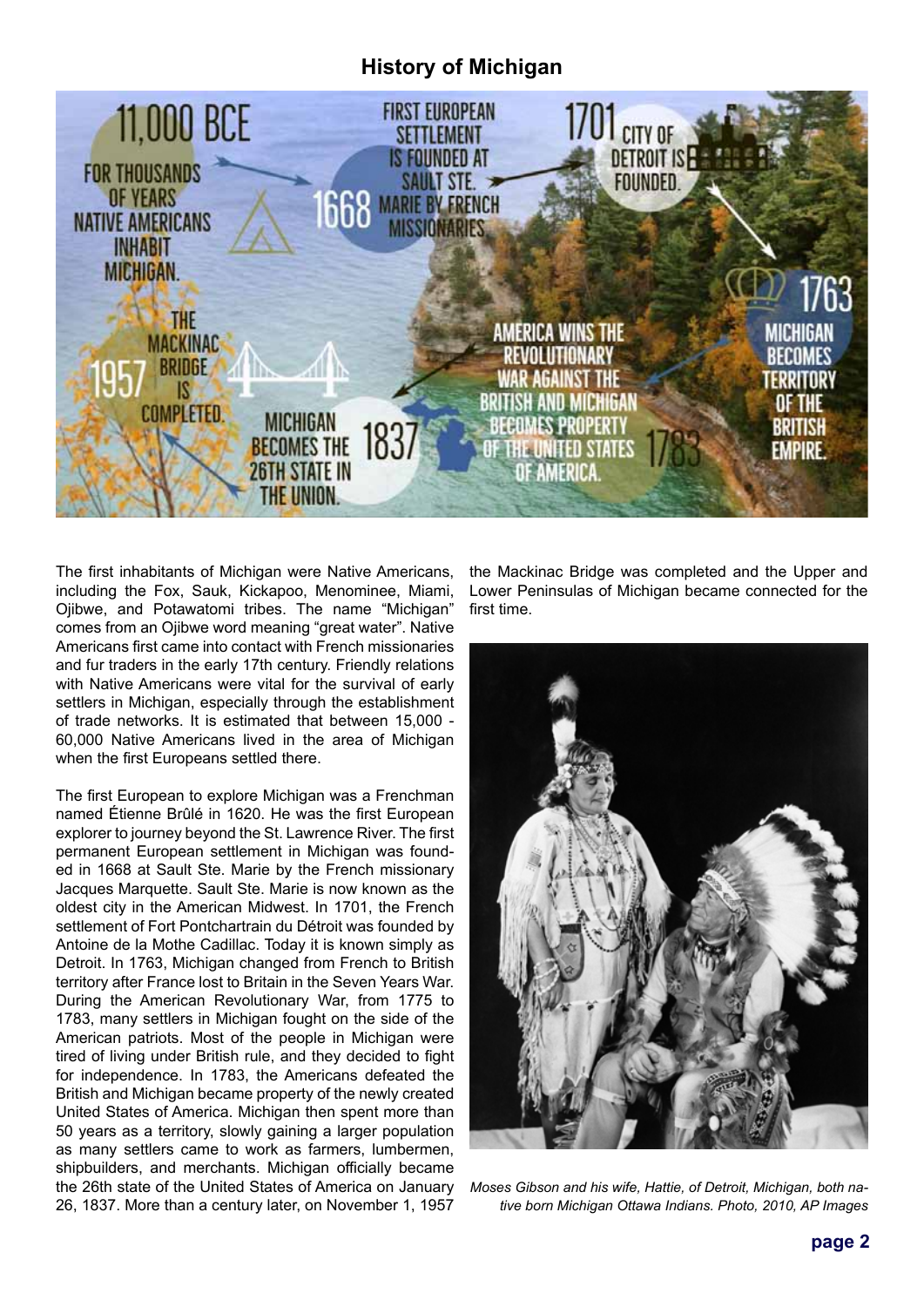**State Flower: Apple Blossom** 

Michigan Symbols

**State Nickname:** 

State Tree:<br>Eastern White

Pine

**Great Lake State** 

Every state in the United States has their own particular symbols that represent the unique nature and beauty of that state. Michigan's state symbols reflect its expansive forests and its many lakes. Each of the animals and plants that symbolize Michigan are native to the state and play an important role in its ecosystems. Michigan also has a specific state mushroom (morel), gemstone (Isle Royale Greenstone), reptile (painted turtle), soil (Kalkaska soil), and even its own particular type of fossil (mastodon). Perhaps the most unique of Michigan's state symbols is its official state stone – the Petoskey stone – which is a type of stone that can only be found in northern Michigan near the city of Petoskey.

One of Michigan's nicknames is the "Great Lake State". This nickname reflects the fact that Michigan is surrounded by four of the five Great Lakes: Lake Michigan, Lake Huron, Lake Erie, and Lake Superior. The geography of Michigan is quite unique; Michigan is the only state to be split into two separate peninsulas. The state of Michigan is almost entirely surrounded by the Great Lakes, and thus it is nearly an island. Michigan's unique "mitten" shape can be attributed to the movement of glaciers in the last Ice Age, which formed the massive Great Lakes thousands of years ago. Michigan shares borders with Ohio, Indiana, Wisconsin, and Ontario. Michigan has the largest freshwater coastline in the United States and the second largest coastline in the U.S. after the state of Alaska.

**State Fish:** 

**Brook Trout** 

**State Bird:** 

**American Robin**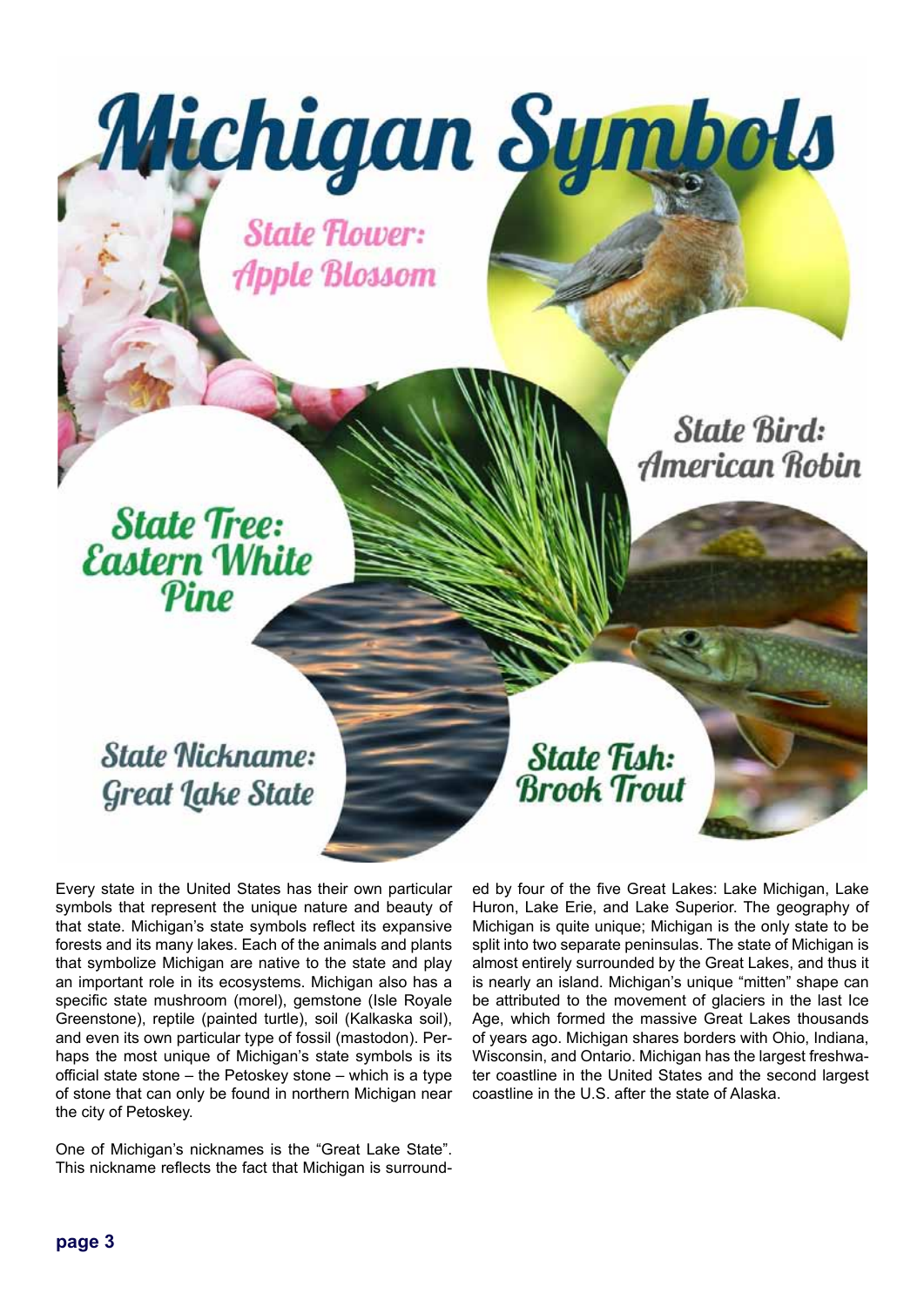## **Detroit**

Detroit is the largest and most populous city in Michigan. Its original inhabitants were Huron, Ojibwe, Potawatomi, and Iroquois Indians. The city was first founded as a European settlement by Frenchmen in 1701, and it was later the capital city of Michigan from 1801 to 1847. Since 1847, however, the new capital of Michigan has been in Lansing. The population of Detroit is nearly 675,000 people, which makes Detroit the 23rd most populous city in the United States. Detroit is home to a diverse range of citizens. Many migrants came to the city throughout the 20th century, including African Americans from the southern part of the United States, Mexicans, Poles, Greeks, and Middle Eastern immigrants. Detroit is located in southeastern Michigan and is situated on the Detroit River. Across the river from Detroit is Windsor, Canada; the Ambassador Bridge between the two countries is the second busiest international border crossing in North America. Trade and business with Canada have always been important aspects of Detroit's economy. Detroit is best known for its impressive contributions to the automotive industry and its unique style of music, known as Motown music. The three largest car producers in the United States – Ford, General Motors, and Chrysler – are all headquartered in Detroit. Henry Ford began making cars in Detroit in 1903, and the city has been making thousands of Ford cars ever since. Detroit is also known for its many beautiful buildings. In 2015, it was the first city in the United States to be named a UNESCO "City of Design". It is also home to the second largest theater district in the United States after New York City. Detroit faced trouble in the 1960's due to riots and strife between its white and black populations, and the city was consequently plunged into a period of decline. Recently, the city of Detroit has made large progress in revitalization efforts, including the renovation of historic buildings and the introduction of new industries. Detroit is now moving beyond its turbulent past to become a growing center of tourism, industry, and business.



## **Ann Arbor and the University of Michigan**

Ann Arbor is one of the most populous cities in the state of Michigan. It was founded in 1824 and became the home of the University of Michigan in 1837. It is best known for its many museums, libraries, and academic atmosphere. Ann Arbor is also known for its many trees. The campus of the University of Michigan is spread throughout Ann Arbor, and many of the city's most beautiful buildings belong to the school. The University of Michigan (also called simply U of M) has been rated as the #1 public university in the United States and is known for its excellent programs in humanities, engineering, medicine, and more. Student life at U of M revolves around difficult schoolwork and rowdy football games. Ann Arbor is home to Michigan Stadium - the football stadium for the University of Michigan - which is the largest stadium in America. Attending football games on Saturdays in the autumn is a tradition for students. The school mascot is the wolverine, and the school colors are maize (gold) and blue. Students show their support of U of M by wearing lots of maize and blue and singing along loudly to the school's official song. The University of Michigan's campus has won many rankings as one of the best college towns in America. The students at U of M come from all 50 states and more than 90 countries around the world, which makes it a very unique and diverse university.

Ann Arbor is located on the Huron River, and it has many beautiful parks and nature areas. Many residents of Ann Arbor love to engage in outdoor activities, such as kayaking, riding bicycles, and jogging on the city's sidewalks

and trails. Ann Arbor provides a diverse atmosphere and exciting cultural experiences; it is home to many small theaters and art galleries. Ann Arbor's Main Street is its most bustling area, with many delicious restaurants and independent shops. One of the Ann Arbor's most famous restaurants is a deli that even President Barack Obama once visited for a sandwich. In 2010, Ann Arbor was voted by Forbes as one of the most "liveable" cities in the United States. The architecture of Ann Arbor is a mix of 19th century university buildings, Victorian style homes, and even a few skyscrapers. Although it's a small city, Ann Arbor has many interesting things to experience and see, and it is home to a worldclass university.

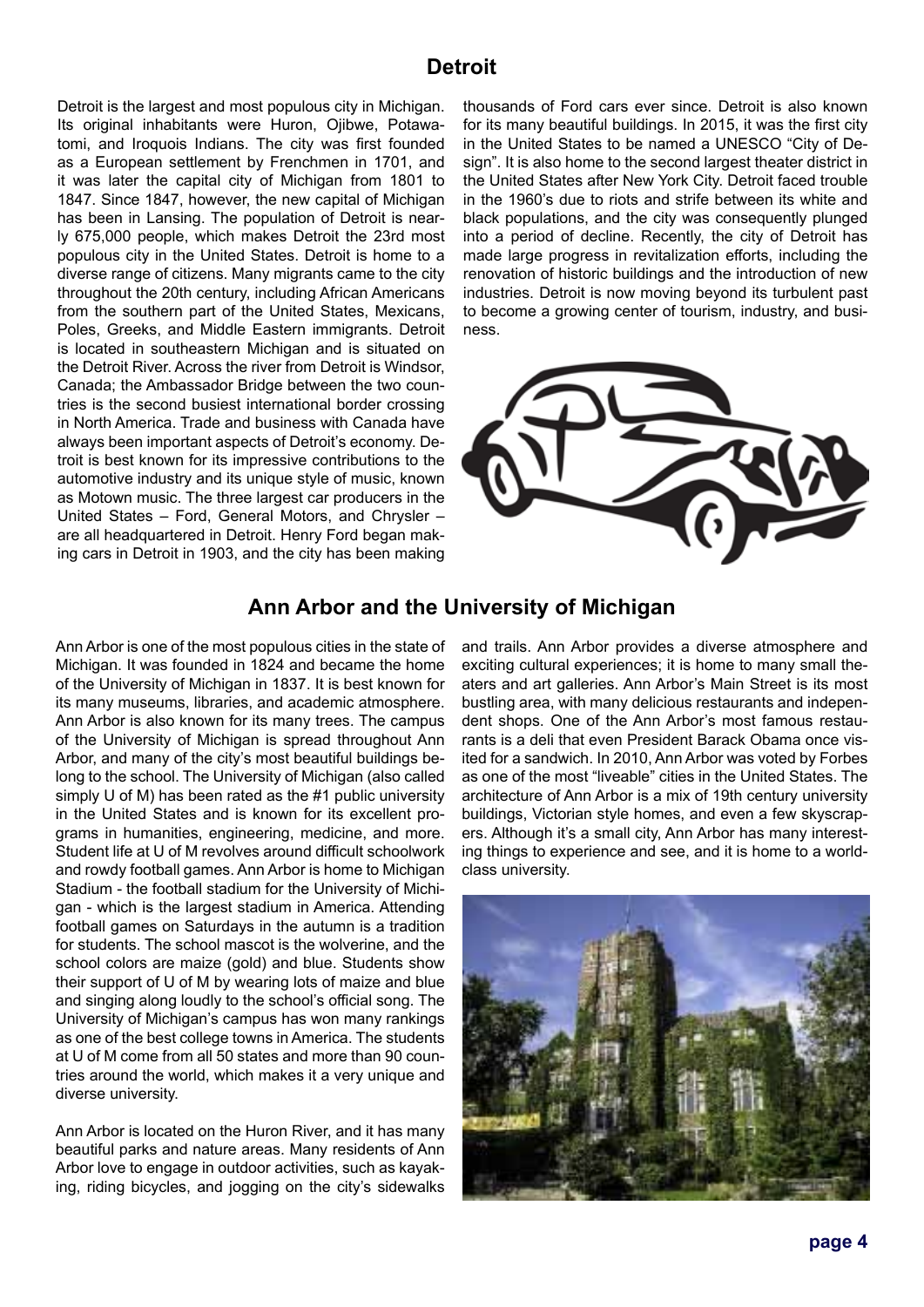# **The Great Lakes**

Superior, Michigan, Huron, Erie and Ontario are the Great Lakes from west to east. They span 1,200 km from west to east. Together, they cover an area of 244,100 square kilometers. The lakes are shared between the United States and Canada. It would be hard to overestimate the role of this vast freshwater basin as it plays an essential part in providing transportation, recreation, power and most of all supplies drinking water.

On the world scale, the Great Lakes contain 1/5th of all fresh water on the planet. For North America this fraction rises to 3/4th.

The Great Lakes Basin is a densely populated region with about 30 million people living in the 10 states and provinces that they touch. The states and provinces include: Illinois, Indiana, Michigan, Minnesota, New York, Ohio, Ontario, Pennsylvania, Quebec, and Wisconsin.

It is naturally of great interest how the lakes compare with one another. Lake Superior - as its name suggests - is the largest of the lakes with the length of 563 km and breadth of 257 km. Its shoreline length is 4,393 km including islands. Just imagine how long it would take to drive such a distance.

The second largest is Lake Huron, with length of 332 km, breadth 295 km and shoreline length 6,164 km.

Lake Michigan comes as the third largest of the Great Lakes with the length of 494 km, breadth, 190 km and shoreline length 2,639 km.

Next in size is Lake Erie, whose length is 388 km, breadth, 92 km and shoreline length, 1,402 km.

The smallest of the five is Lake Ontario with length of 311km, breadth, 85 km and shoreline length 1,146 km.

In the comparison of the lakes it is interesting to see how deep each lake is. It turns out that here the record is held again by Lake Superior. The comparison of average and maximum depth is listed below. The numbers are provided by the NOAA - Great Lakes Environmental Research Laboratory (https://www.glerl.noaa.gov/education/ourlakes/lakes.html)

Superior: 149 m average, 406 m maximum, Michigan: 85 m average, 281 m maximum, Huron: 59 m average, 229 m maximum, Erie: 19 m average, 64 m maximum, Ontario: 86 m average, 244 m maximum.

While the Great Lakes don't all touch one another, they are all part of the same drainage system in the Great Lakes Basin. The ones that are directly connected through the Straits of Mackinac are Lakes Michigan and Huron. Thus they can also be considered as one lake - Lake Michigan–Huron. The Great Lakes are connected to the Atlantic Ocean through the St. Lawrence Seaway, a system of locks, canals, and channels in Canada and the United States, which makes it possible for oceangoing vessels to travel from the Atlantic Ocean to the Great Lakes.



*The sun sets over the Mackinac Bridge and the Mackinac Straits as seen from Lake Huron. The bridge is the dividing line between Lake Michigan to the west and Lake Huron to the east. Photo AP Images*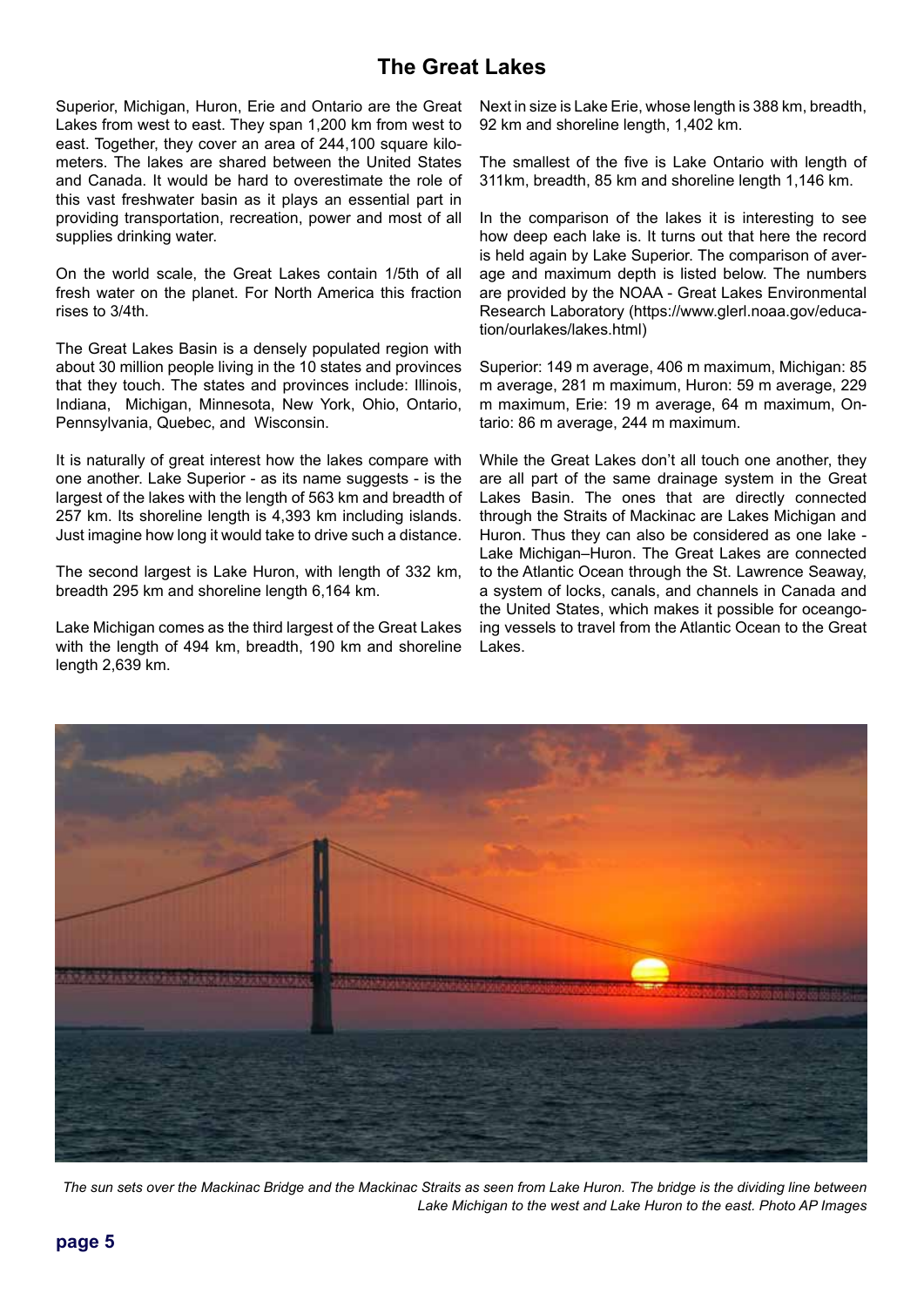# **Lakes' Names and Lighthouses**

The Great Lakes, are collectively referred to as the "inland seas" or the "third coast of the U.S. and Canada." But it is also interesting to learn about the origin of their individaual names. Lake Erie was named after the Erie tribe, a shortened form of the Iroquoian word erielhonan "long tail". Huron was the name given to the lake after the inhabitants of the area, the Wyandot (or "Hurons"). Lake Michigan comes from the Ojibwa word mishi-gami meaning "great water" or "large lake". Lake Ontario was taken from the Wyandot (Huron) word ontarí'io, which means "lake of shining waters". Finally, Lake Superior is the English translation of the French term lac supérieur "upper lake", referring to its position north of Lake Huron.

The Great Lakes have never been easy to navigate. The fall months, October through December, have frequent storms, with the waves reaching a height of ten meters at times.

That is why the role of lighthouses in the old days was very important. The good purpose lighthouses served by assisting ships in bad weather, guiding them safely to ports, and warning them against shallow waters and treacherous rocks has warmed people's hearts to them for centuries. Lighthouse keepers were always aware of the responsibility they held for the lives of sailors. The keepers, both men and women, were also in a sense lifeguards who rescued castaways and others from drowning. Many lighthouse keepers saved dozens and even hundreds of lives.

The 20th century, with the development in technology changed the job of the light-house keeper tremendously. Technology produced less of a need for lighthouse keepers, and in 1999 the last manned light station (Boston Harbor Light) was automated.

The keepers' houses and lighthouse towers started to crumble. Neglected, exposed to high winds, waves, and humidity, they soon lost their luster, and years later plans were made to take them down.

But by that time, local people did not want to let them go. They wanted them restored and brought back to their former beauty. Groups of preservationists conducted crusades to save the old lighthouses. Such efforts restored the Charlotte-Genesee Light in Rochester, New York, the Crisp Point Light in Northwest of Paradise, Michigan, the Fire Island Light in New York, and the Holland Harbor Light in Holland, Michigan. The lenses from the deactivated lighthouses were often entrusted to maritime museums.



 *This is a 1999 photo of the Point Iroquois Lighthouse near Brimley, in Michigan's Upper Penninsula. The state must take care of many more of its aging lighthouses since the federal government has started to turn over control of the facilities to Michigan. Photo AP Images*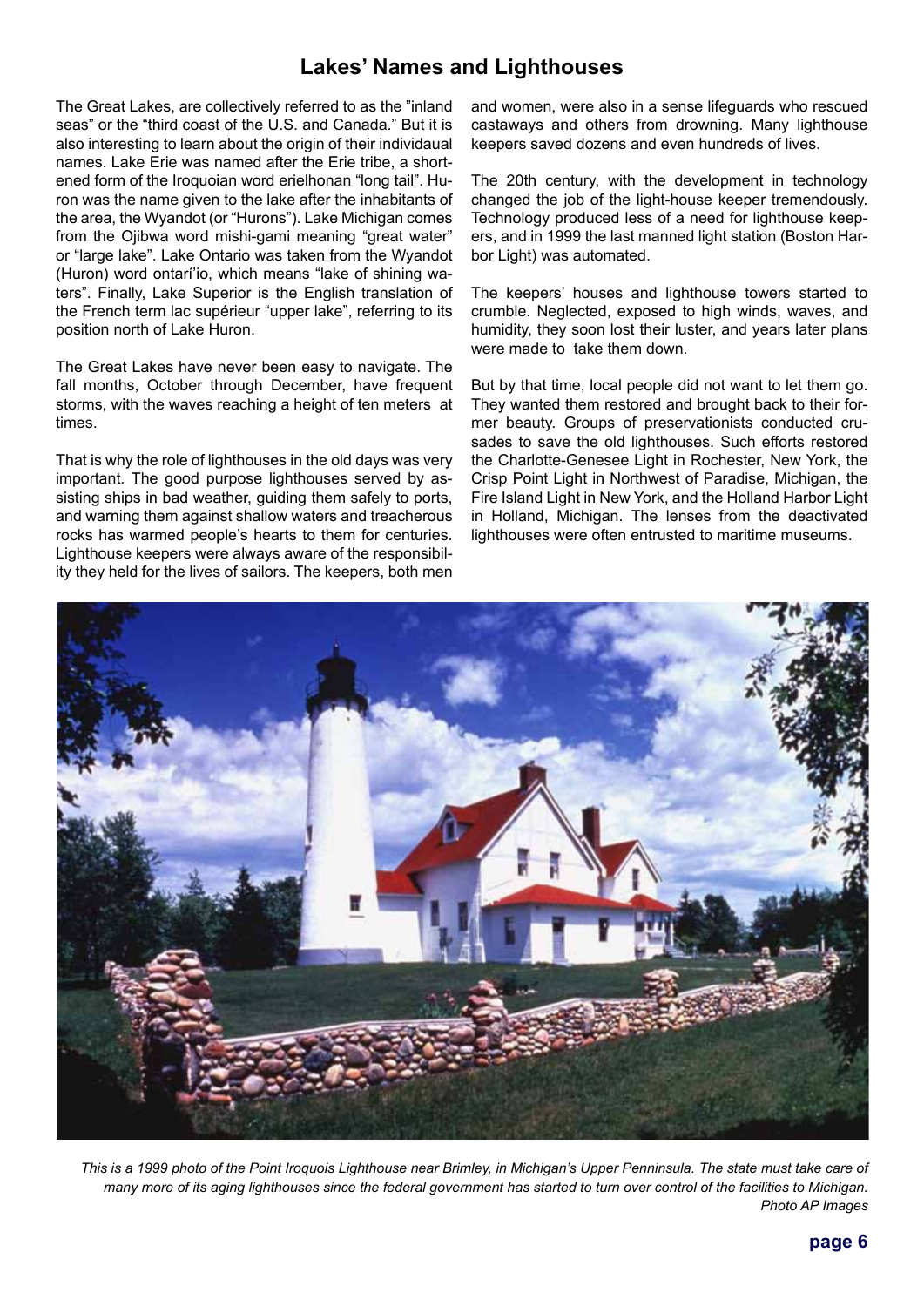# ACTIVITY PAGE

#### **ACTIVITY: GRAMMAR:**

Read the text below and supply any missing articles:

... Great Lakes Shipwreck Research Foundation researches ... shipwrecks and explores ... still relatively unexplored lakebeds in search of ... schooners, ... steamers, and other sunken ships embedded in ... depths of ... Great Lakes. When explorers come across these sunken ships they usually leave them as they find them. In ... case of ... Edmund Fitzgerald, however, ... bell of ... unfortunate ship was lifted out of ... water and placed in ... Great Lakes Shipwreck Museum in Whitefish Point, Michigan. ... copy of t ... bell was cast and taken down to ... wreck to replace ... original.

#### **ACTIVITY: SPEAKING:**

Look at the map of the USA and show all the states that border with the Great Lakes. Then present what you remember about the State of Michigan to your partner.



#### **ACTIVITY: SPEAKING:**

What was it like to be a sailor and a discoverer in the times when there were many white patches on the map of the world? Talk to your partner of pros and cons of this job.



Here are some words connected with the build of a ship. Study the words and make sure you know which part of the ship they refer to:

> bow stern rudder hull keel foremast topsail main deck captain's cabin

## **MARCH-APRIL 2020**

### **TRIVIA QUESTION**

Which of the five Great Lakes is the deepest?

**Send the answer (with your home address) to: KrakowAIRC@state.gov**

**The 3rd, the 7th and the 11th sender of the correct answer will be awarded with a book prize.**

**Deadline April 30, 2020**

**January-February Answer:** 

Pearl Buck and Toni Morrison

**The winners are:**

**Zofia from Skarzysko-Kami- enna and M. from Gomulin**

**CONGRATULATIONS!!!**

**The prizes will be sent to you by mail.**



**Zoom is online at www.usinfo.pl/zoom/**

**Free subscription KrakowAIRC@state.gov**

**Contact us at KrakowAIRC@state.gov**

**American Information Resource Center Krakow Konsulat Generalny USA ul. Stolarska 9, 31-043 Krakow KrakowAIRC@state.gov**

**page 7**